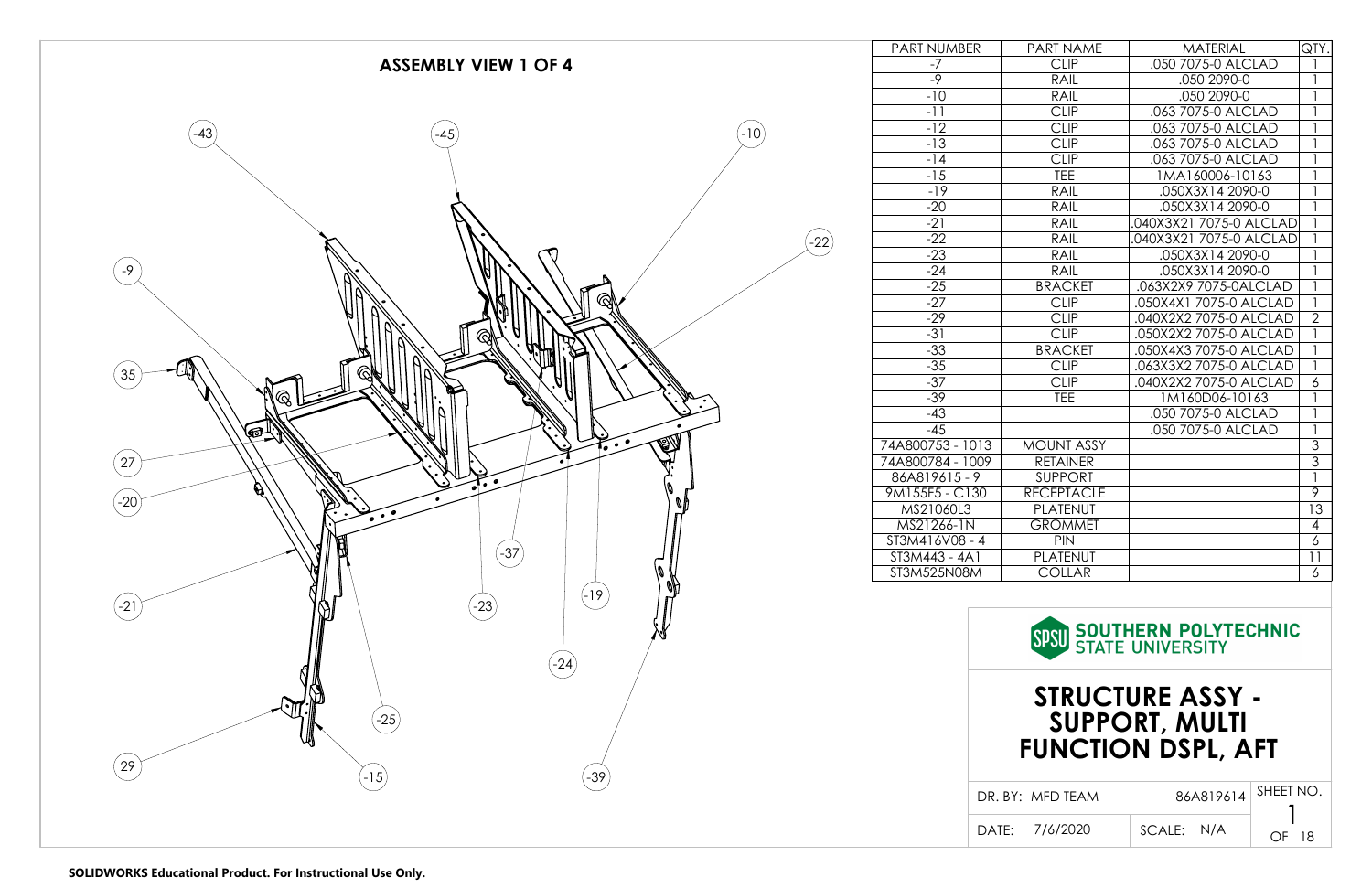

**SOLIDWORKS Educational Product. For Instructional Use Only.**

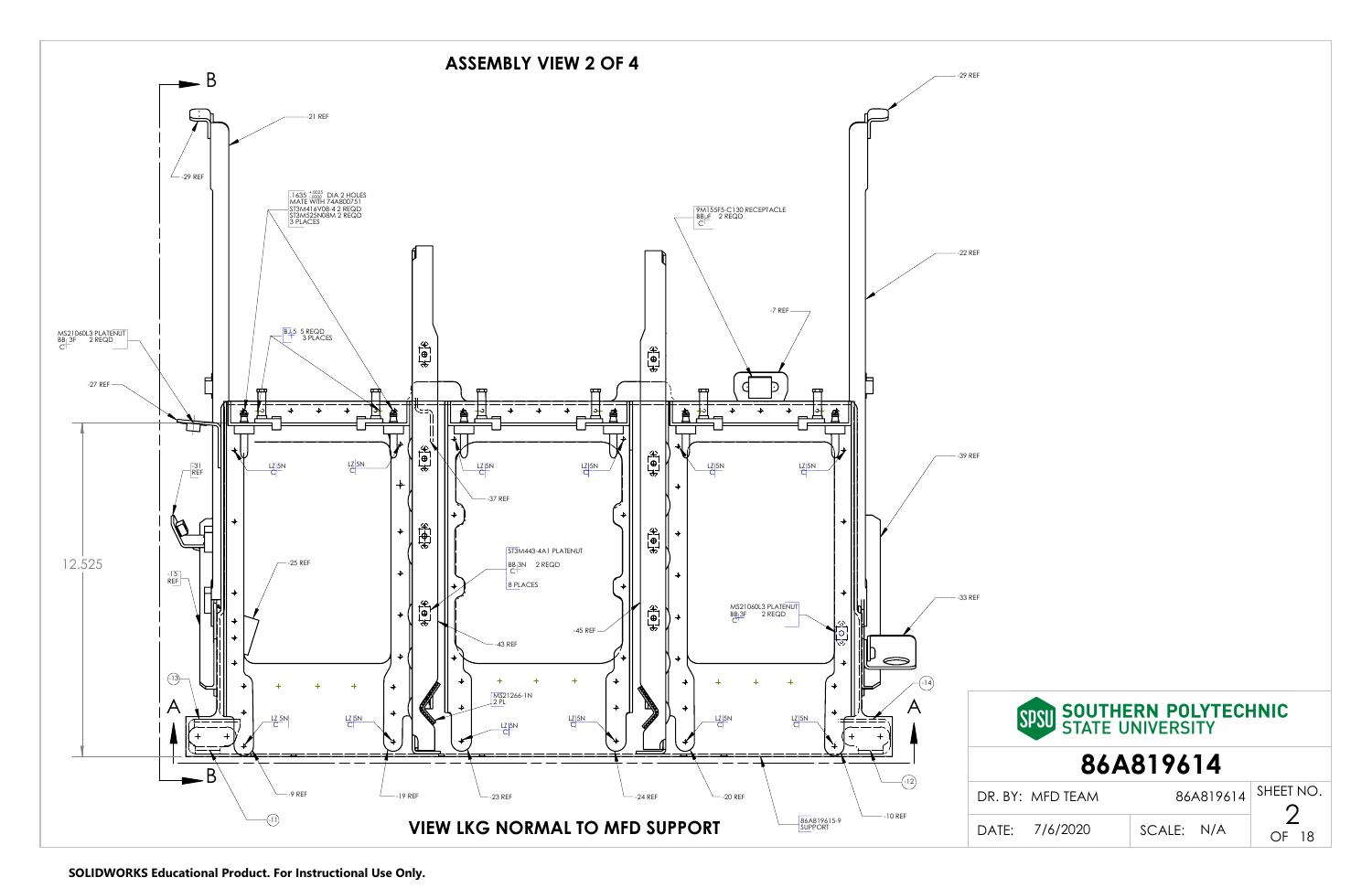**ASSEMBLY VIEW 3 OF 4**



3 SHEET NO.

OF 18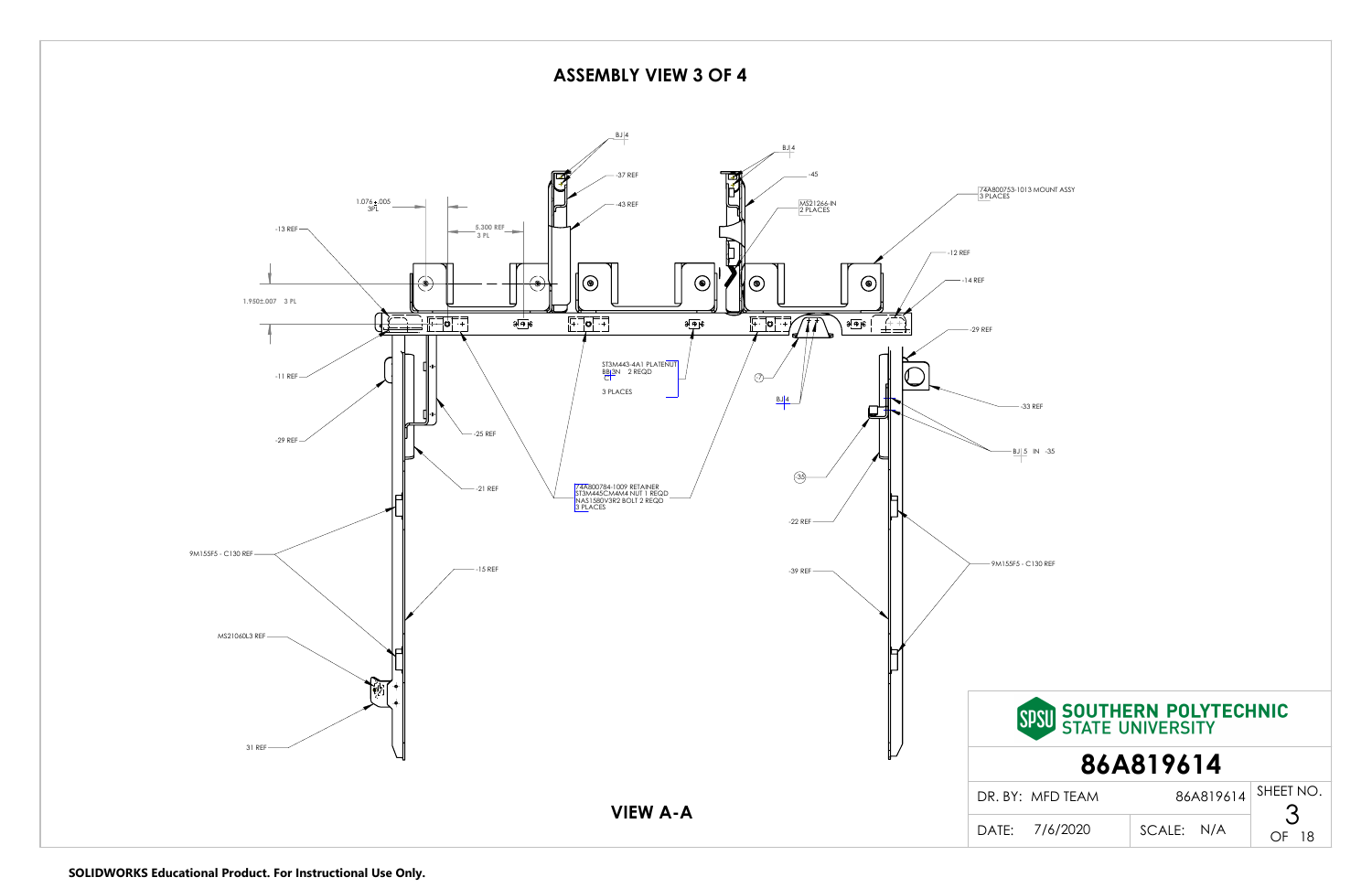

### **ASSEMBLY VIEW 4 0F 4**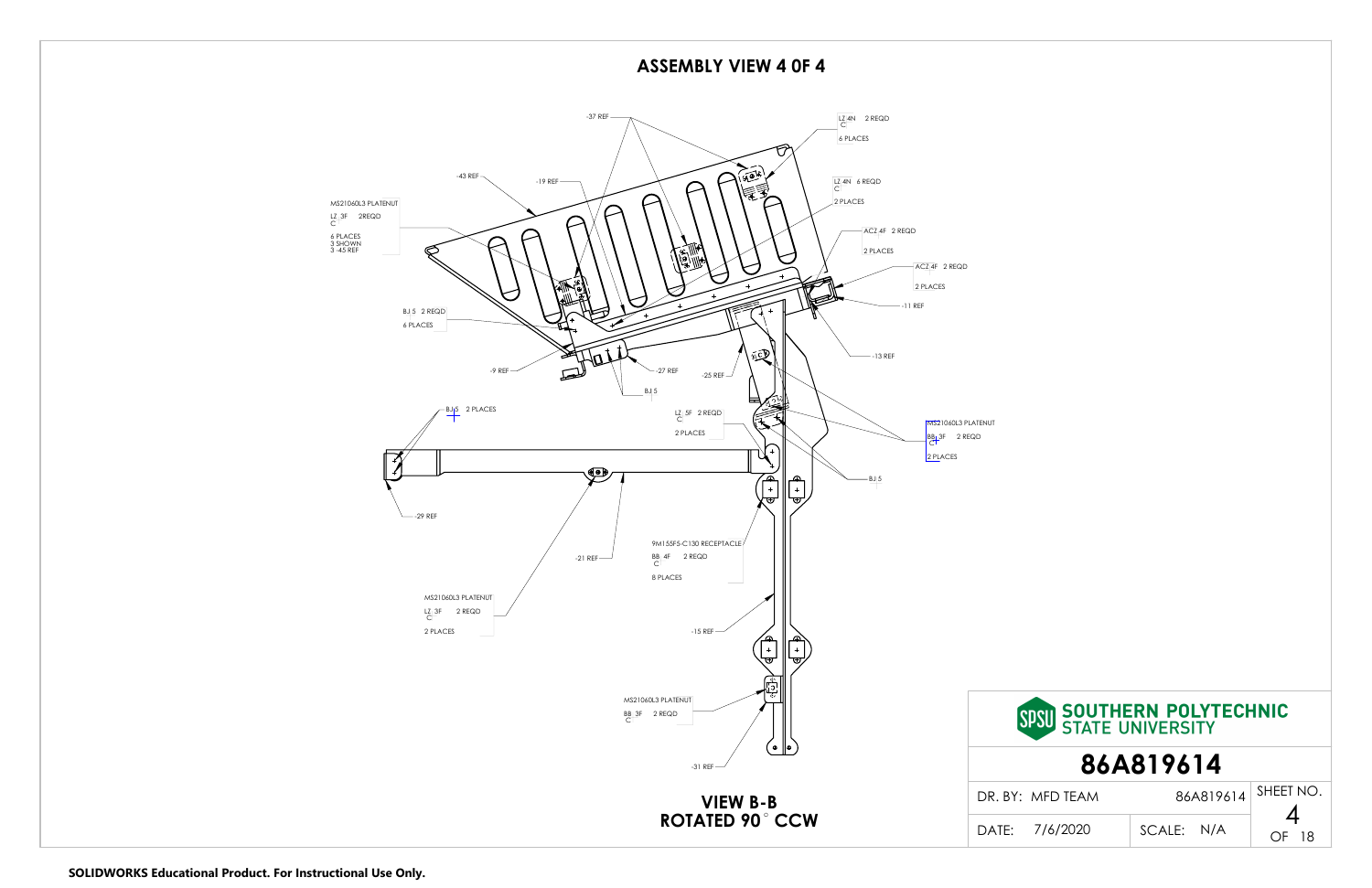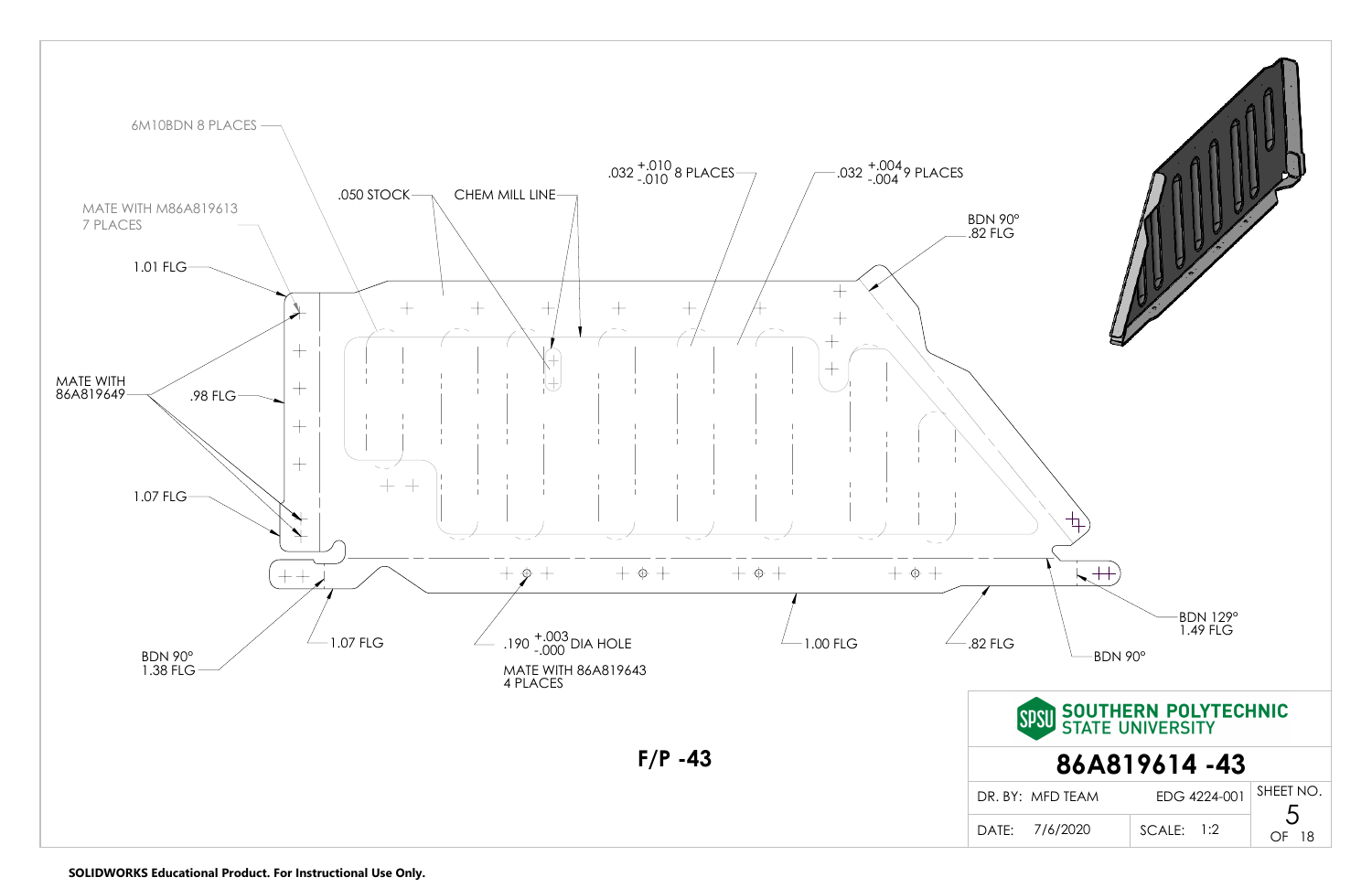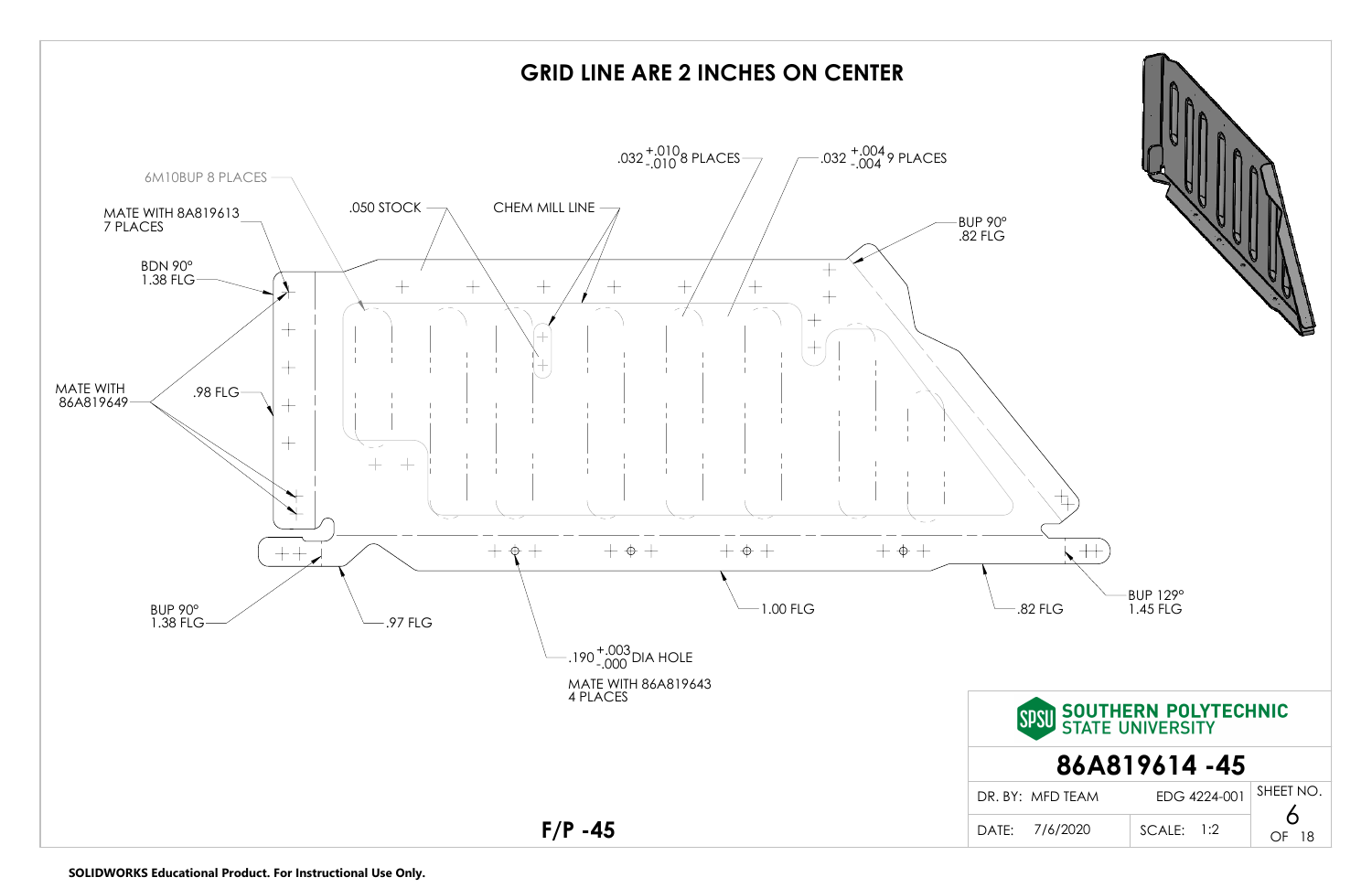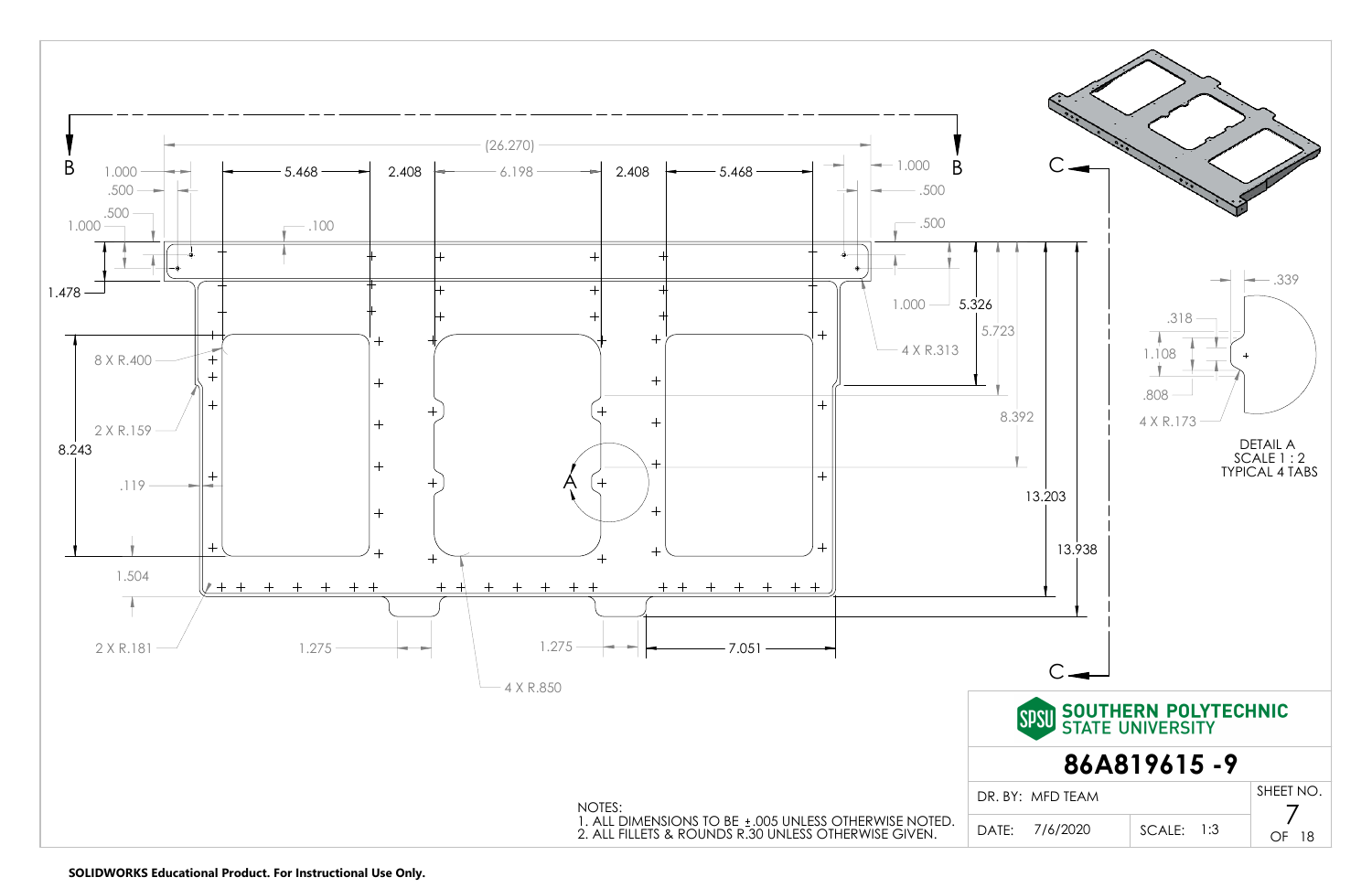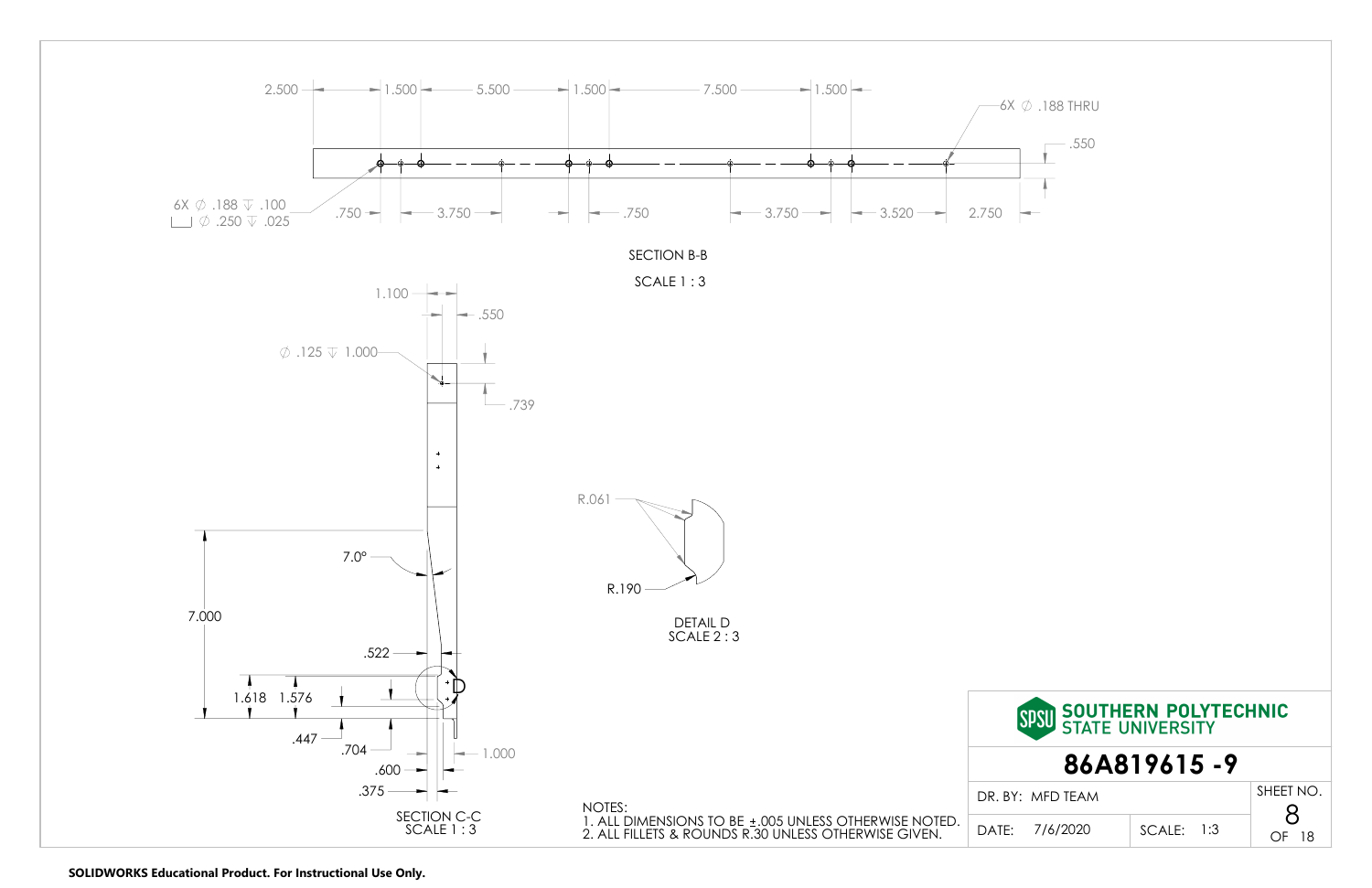

**SOLIDWORKS Educational Product. For Instructional Use Only.**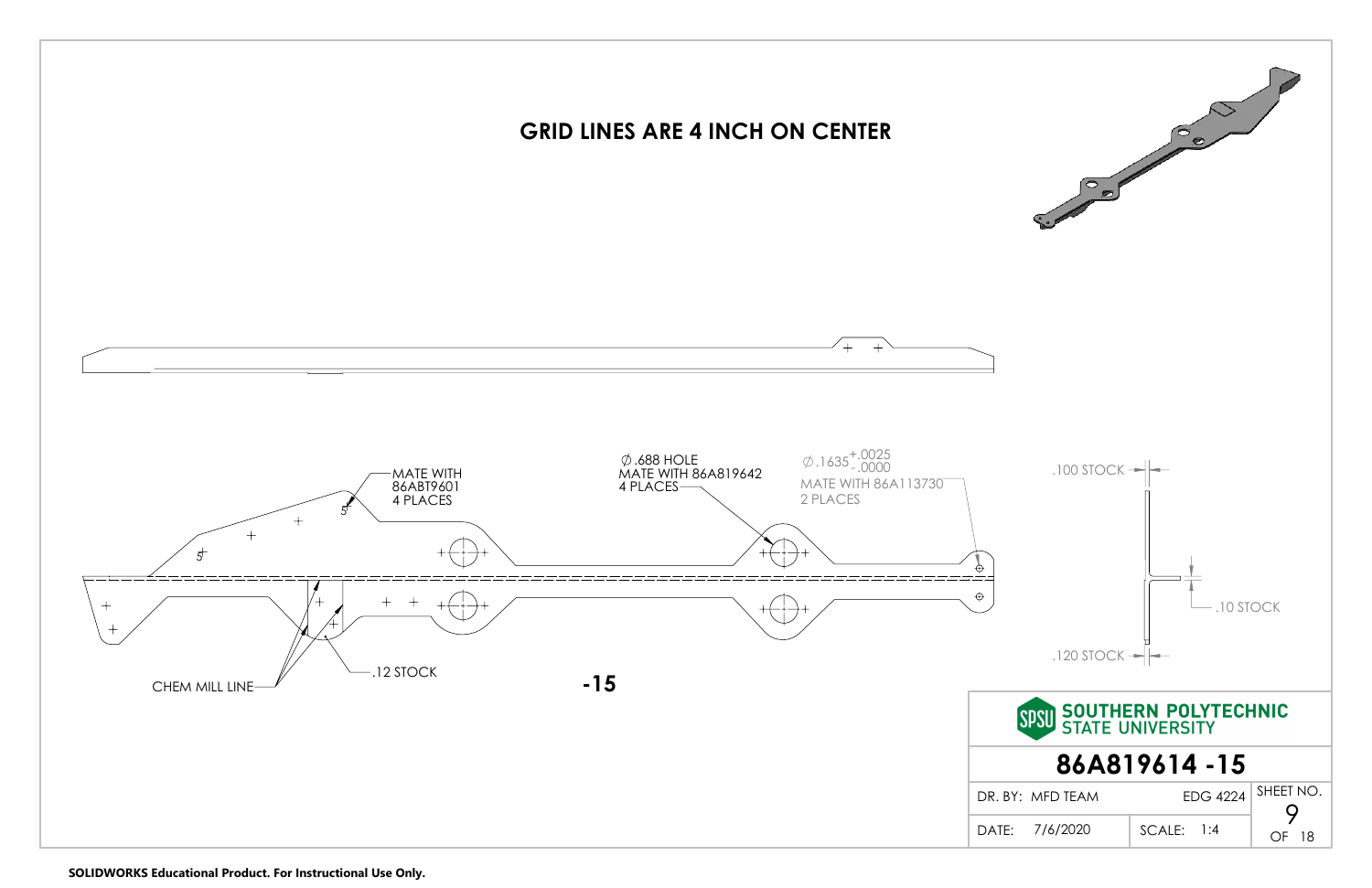

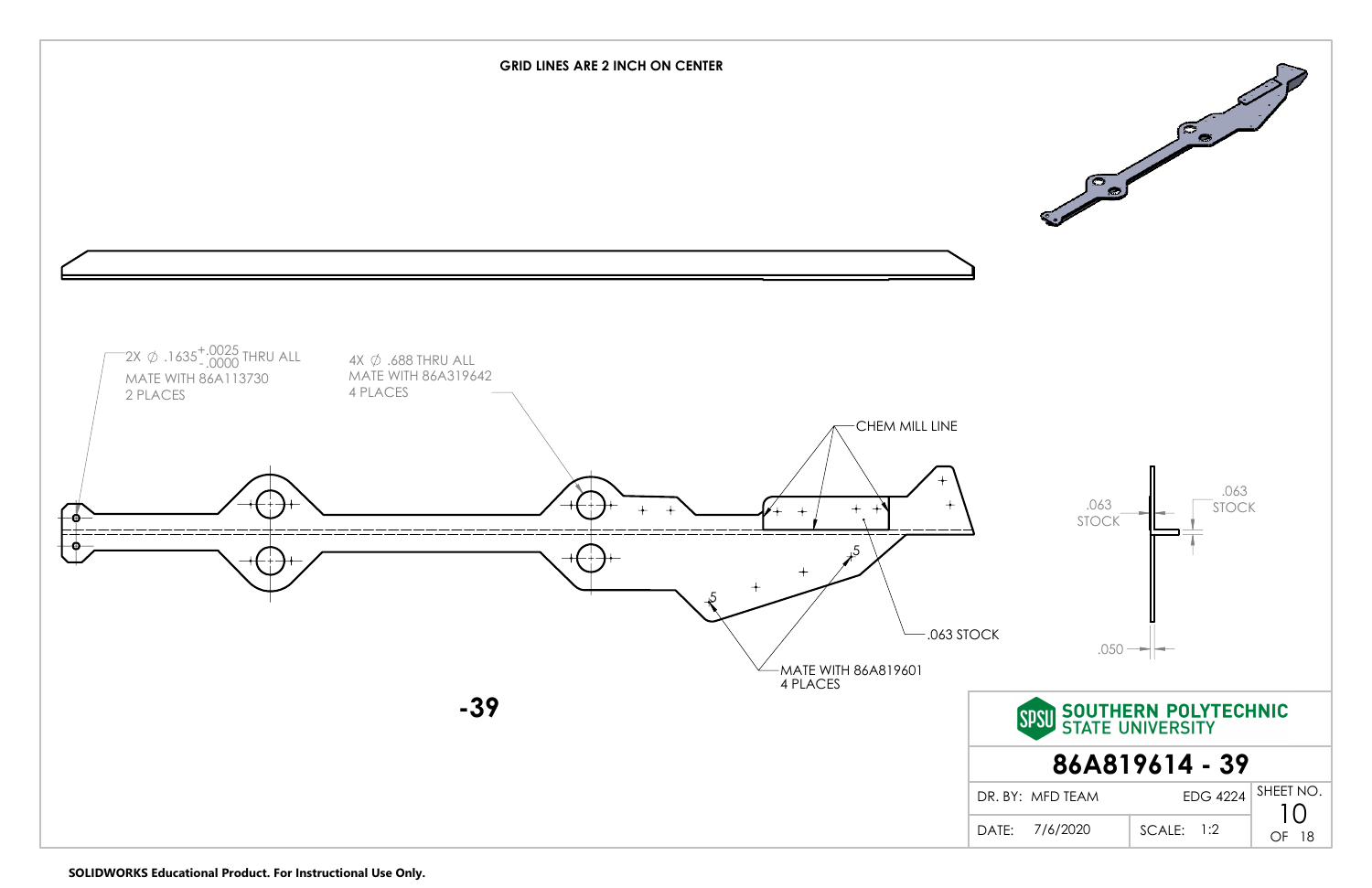

**SOLIDWORKS Educational Product. For Instructional Use Only.**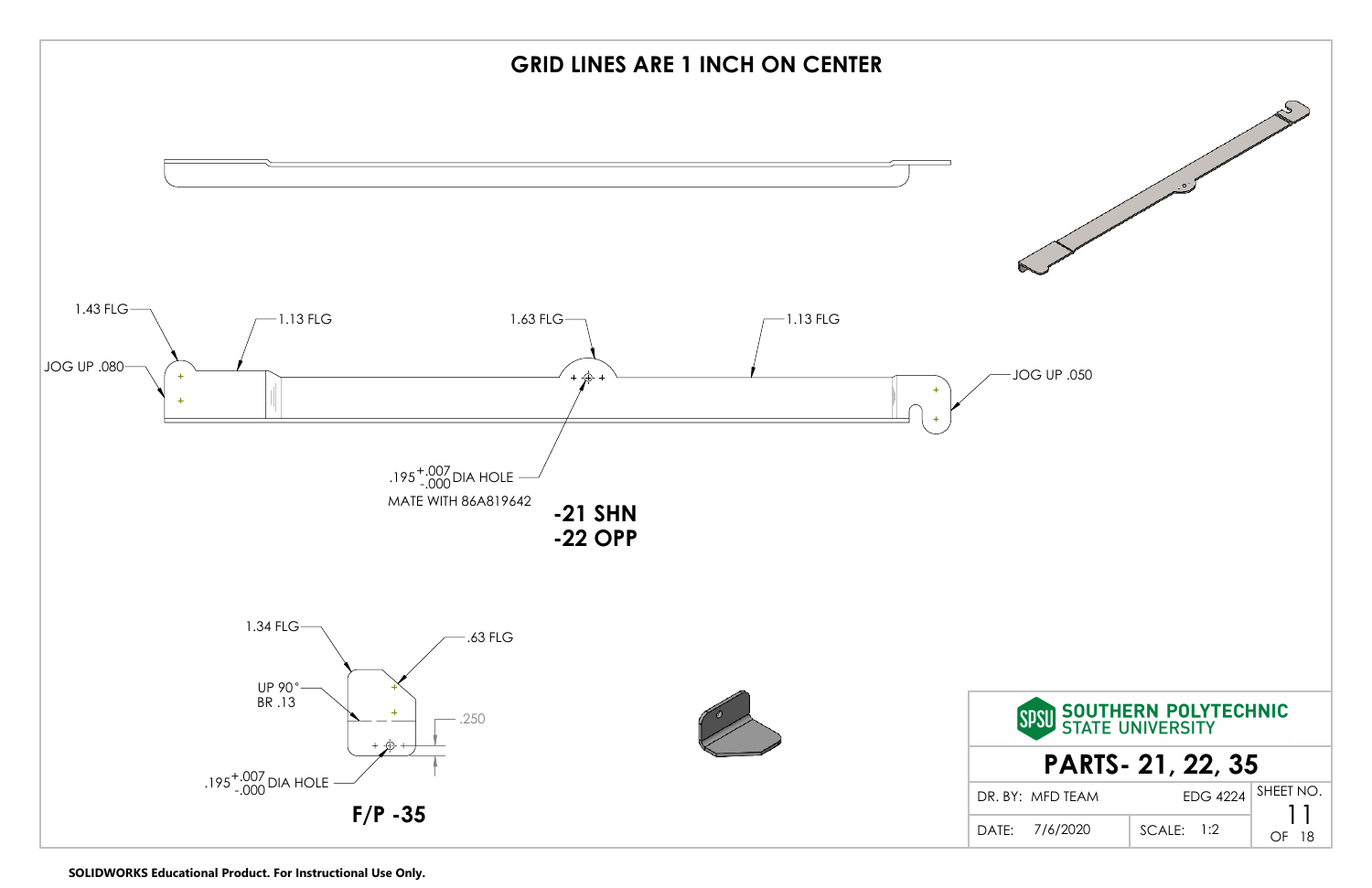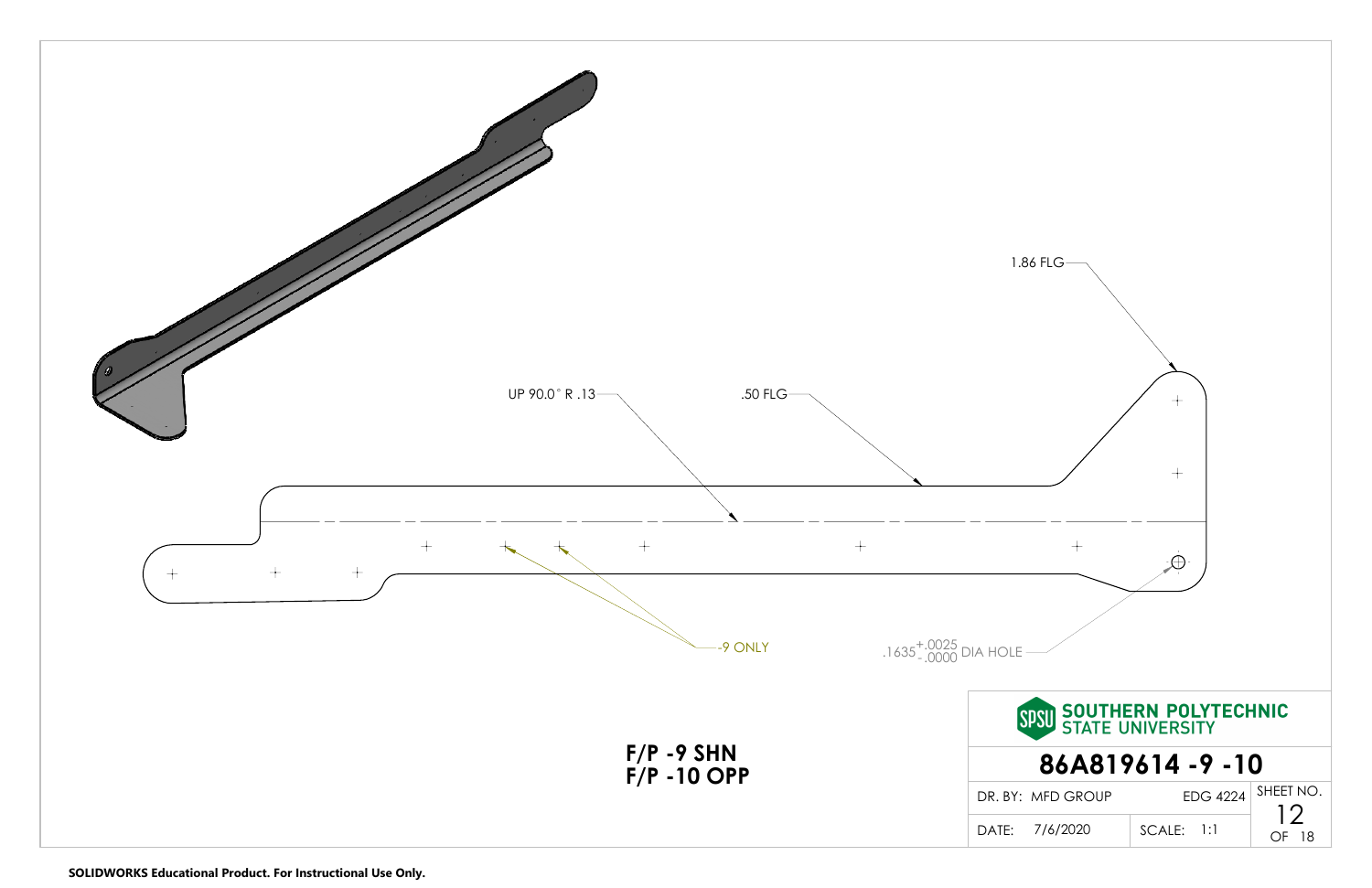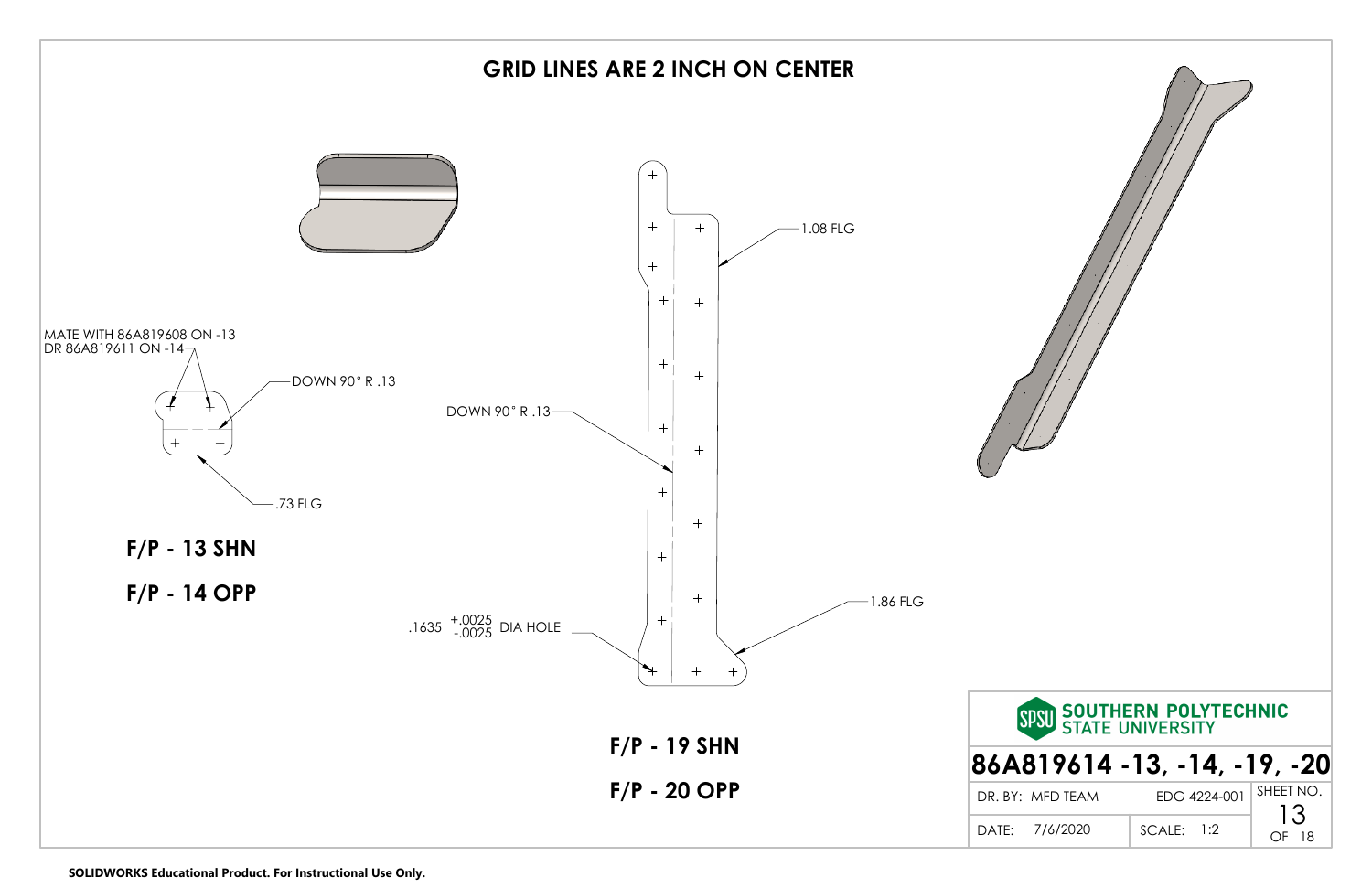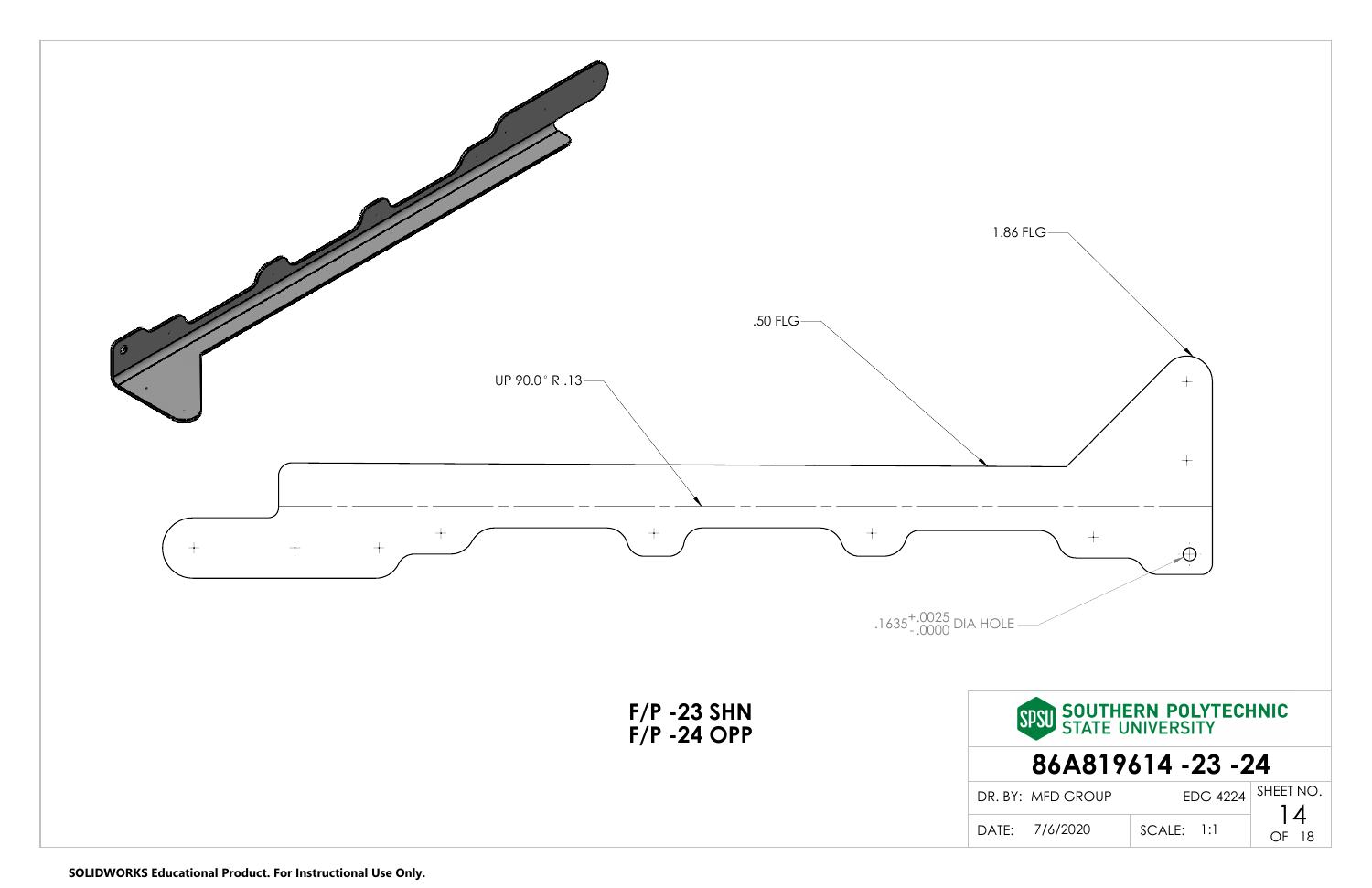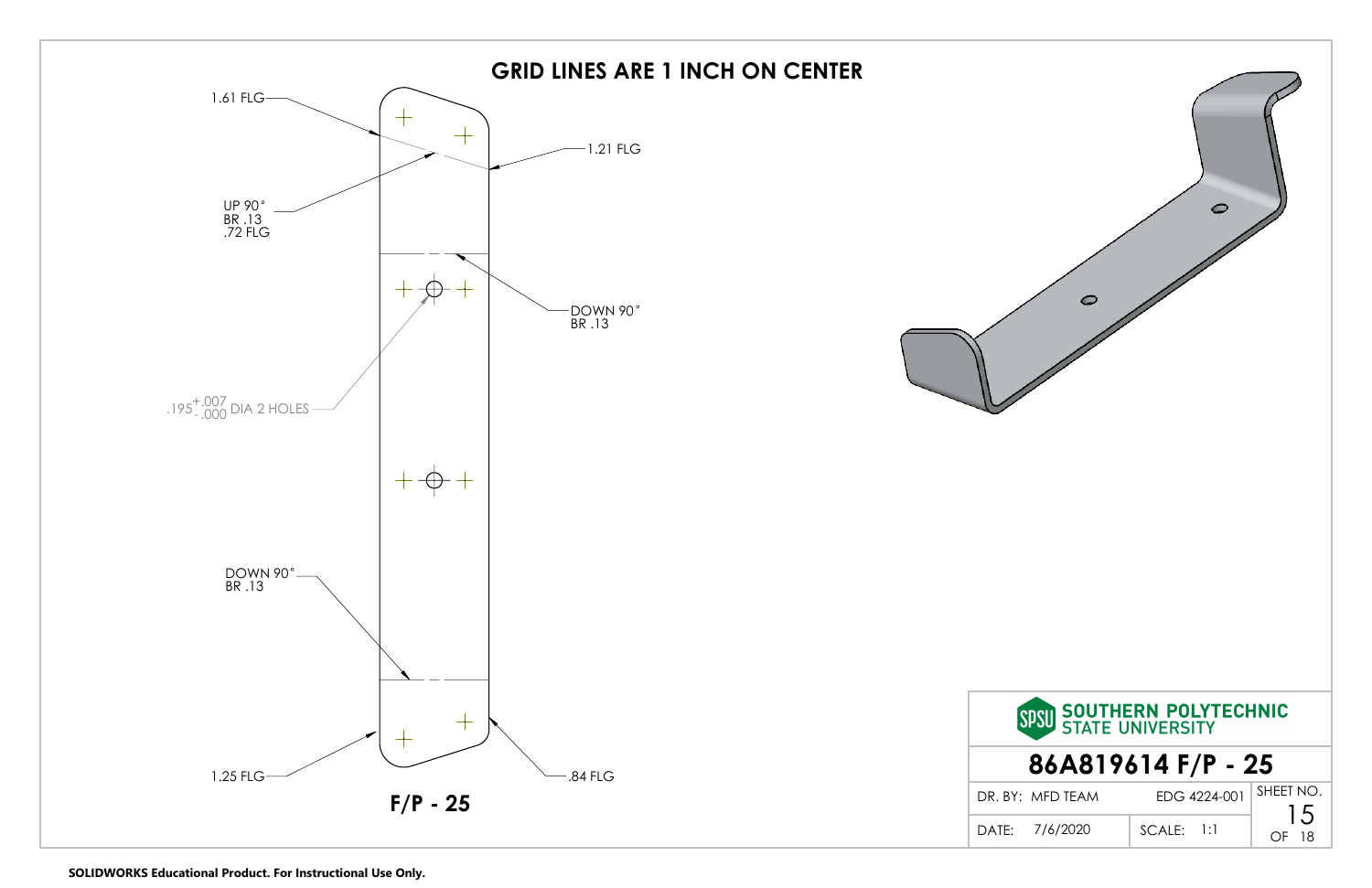





## **GRID LINES ARE 1 INCH ON CENTER**

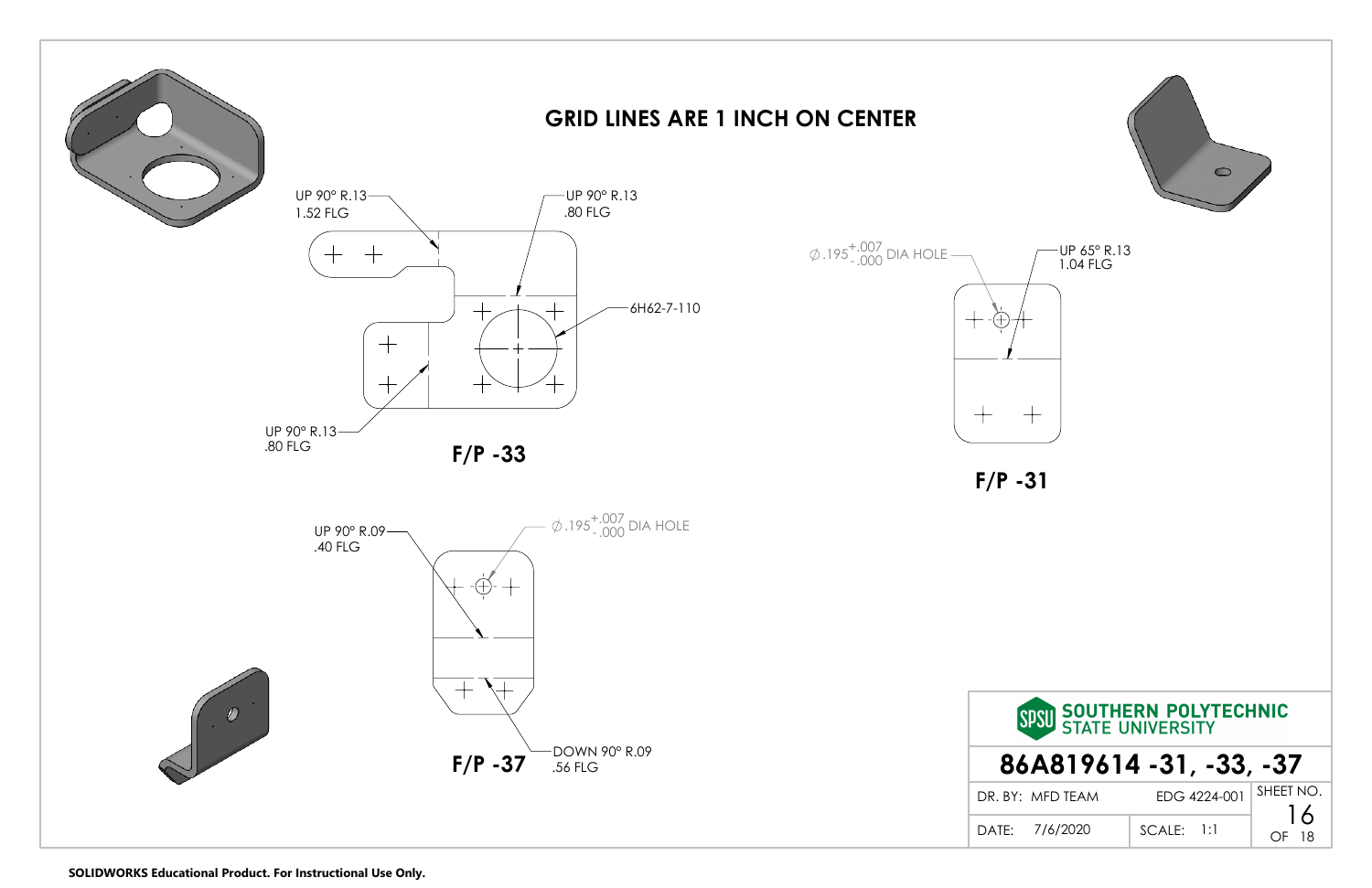

DOWN 90 BR .09 .83 FLG

## **GRID LINES ARE 1 INCH ON CENTER**



| SPSU SOUTHERN POLYTECHNIC |              |           |  |  |  |
|---------------------------|--------------|-----------|--|--|--|
| 86A819614 F/P - 27, - 29  |              |           |  |  |  |
| DR. BY: MFD TFAM          | EDG 4224-001 | SHEET NO. |  |  |  |
| DATF: 7/6/2020            | $SCALE:$ 1:1 |           |  |  |  |



**SOLIDWORKS Educational Product. For Instructional Use Only.**